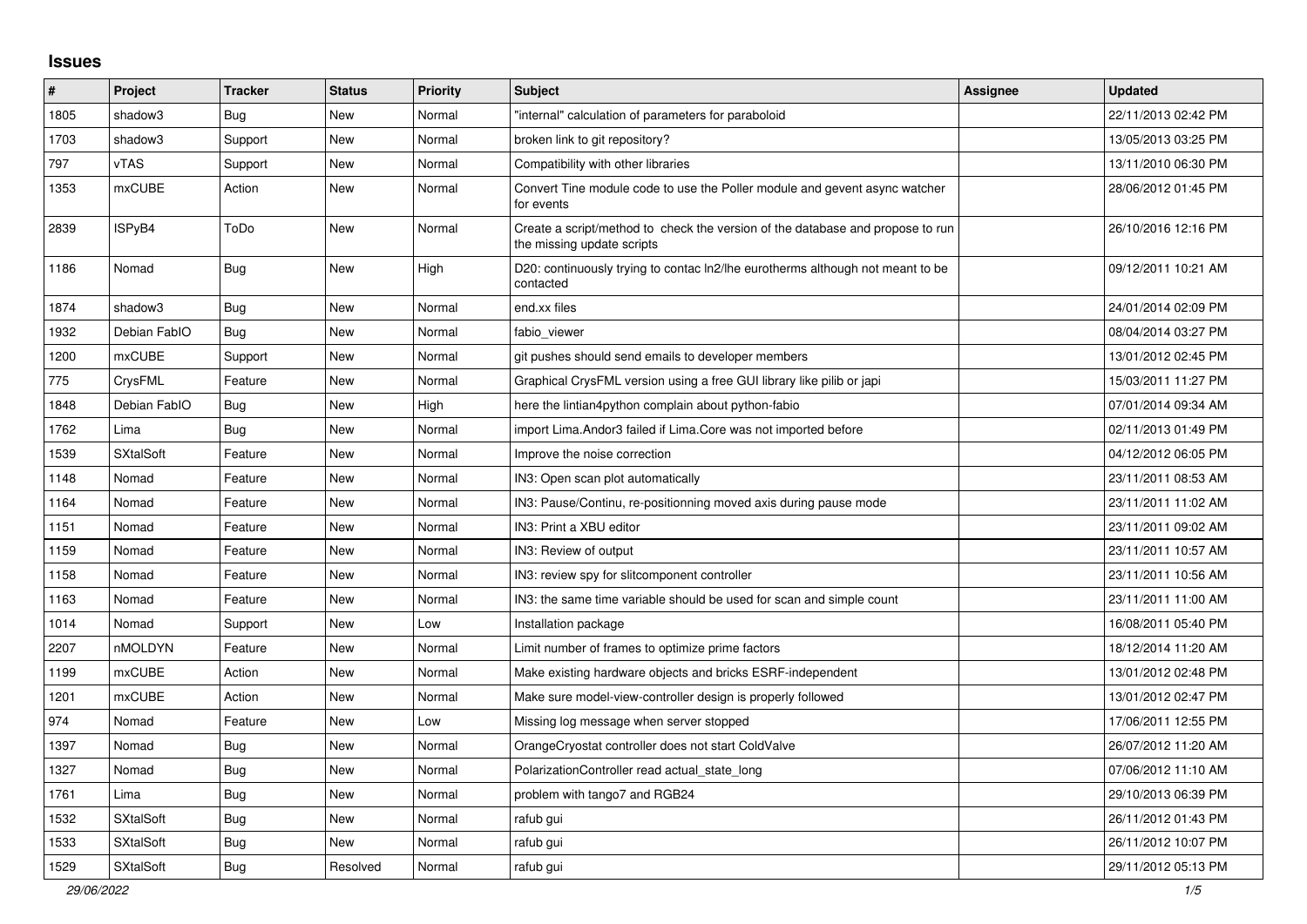| $\#$ | Project          | Tracker    | <b>Status</b> | <b>Priority</b> | <b>Subject</b>                                                                                          | Assignee         | <b>Updated</b>      |
|------|------------------|------------|---------------|-----------------|---------------------------------------------------------------------------------------------------------|------------------|---------------------|
| 1530 | <b>SXtalSoft</b> | <b>Bug</b> | Resolved      | Normal          | rafub gui                                                                                               |                  | 29/11/2012 05:20 PM |
| 1531 | <b>SXtalSoft</b> | <b>Bug</b> | Feedback      | Normal          | rafub gui                                                                                               |                  | 29/11/2012 05:21 PM |
| 906  | shadow3          | <b>Bug</b> | New           | Normal          | read/write compatibility in shadowvui and shadow3                                                       |                  | 14/03/2011 04:27 PM |
| 1189 | Nomad            | Feature    | New           | Normal          | Refresh automatically the list of controllers in Parameter Survey                                       |                  | 16/12/2011 04:37 PM |
| 1541 | <b>SXtalSoft</b> | Feature    | Resolved      | Normal          | Reset item in File menu is not working properly                                                         |                  | 20/05/2013 08:37 PM |
| 1002 | Nomad            | Feature    | New           | Normal          | Set Division parameter from RioAxis to Axis View                                                        |                  | 06/07/2011 08:08 AM |
| 879  | <b>vTAS</b>      | Bug        | Resolved      | High            | Sometimes, we need to click twice on OK button in "Instrument Parameters"<br>dialog to close it.        |                  | 21/02/2011 05:49 PM |
| 1704 | shadow3          | Feature    | New           | Normal          | srcomp, abrefc and jntpscalc                                                                            |                  | 13/05/2013 10:52 AM |
| 2189 | shadow3          | <b>Bug</b> | New           | Normal          | trace.F90 compilation error (reported B Meyer)                                                          |                  | 14/11/2014 06:37 PM |
| 1760 | Lima             | <b>Bug</b> | New           | Normal          | typo in install.inc COMPILE CONFIG CONTEXT                                                              |                  | 29/10/2013 06:32 PM |
| 1875 | shadow3          | Bug        | New           | Normal          | undulator source                                                                                        |                  | 24/01/2014 02:26 PM |
| 1881 | <b>vTAS</b>      | Bug        | New           | Normal          | Wrong resolution calculation ? to be verified                                                           |                  | 27/01/2014 03:44 PM |
| 1934 | Debian FablO     | <b>Bug</b> | New           | Normal          | [fabio_viewer] IndexError                                                                               |                  | 08/04/2014 03:34 PM |
| 1933 | Debian FablO     | <b>Bug</b> | New           | Normal          | [fabio_viewer] probleme a l'ouverture d'un fichier nexus                                                |                  | 08/04/2014 03:30 PM |
| 1203 | <b>mxCUBE</b>    | Feature    | New           | Normal          | Keyword change for detector-dependent parameters                                                        | Beteva, Antonia  | 13/01/2012 02:51 PM |
| 565  | vTAS             | Support    | New           | Normal          | Control of all instrument parameters                                                                    | Boehm, Martin    | 18/02/2010 03:59 PM |
| 3682 | Nomad            | Feature    | New           | High            | "Wait" and "Count (in time)" commands for D4                                                            | Cecillon, Franck | 05/11/2019 10:32 AM |
| 1107 | Nomad            | Feature    | New           | High            | Choose wether tolerance applied on Treg or Tsample in launchpad                                         | Cecillon, Franck | 02/11/2011 02:00 PM |
| 1354 | Nomad            | Feature    | New           | High            | Conditions: Warnings - variables, values in messages and time parameters                                | Cecillon, Franck | 02/07/2012 03:26 PM |
| 1359 | Nomad            | Feature    | New           | High            | cryofurnace 119ILHV49 missing as sample environment                                                     | Cecillon, Franck | 07/07/2012 05:37 PM |
| 1376 | Nomad            | Feature    | New           | High            | D20 and others: automatic parameter survey after midnight and three further<br>options                  | Cecillon, Franck | 16/07/2012 11:31 AM |
| 1458 | Nomad            | Feature    | New           | Normal          | D20: "Infinity" or "eternity" instead of "999" or "9999" etc.!                                          | Cecillon, Franck | 11/10/2012 09:30 AM |
| 1469 | Nomad            | Feature    | New           | Normal          | D20: ALL "condition families" in Parameter survey !!!                                                   | Cecillon, Franck | 24/10/2012 09:54 AM |
| 1366 | Nomad            | Feature    | New           | High            | D20: beam parameters (sample pressure Psample) in SPY!                                                  | Cecillon, Franck | 11/07/2012 05:13 PM |
| 1138 | Nomad            | Feature    | New           | High            | D20: Call/SMS local contact/instrument responsible when high pressure drops<br>to zero                  | Cecillon, Franck | 21/11/2011 01:09 PM |
| 1139 | Nomad            | Feature    | New           | High            | D20: Call/SMS local contact/instrument responsible when Nomad Server<br>crashes                         | Cecillon, Franck | 21/11/2011 01:11 PM |
| 1140 | Nomad            | Feature    | New           | High            | D20: Call/SMS local contact/instrument responsible when timeout in ROC count   Cecillon, Franck<br>mode |                  | 21/11/2011 01:11 PM |
| 1167 | Nomad            | <b>Bug</b> | New           | Immediate       | D20: Changes in fields (title, number of repetitions) NOT taken into account                            | Cecillon, Franck | 25/11/2011 10:05 AM |
| 1446 | Nomad            | Feature    | New           | High            | D20: coldvalve management module as an example for a comeback of<br>GEORGE's "dials"                    | Cecillon, Franck | 26/09/2012 02:53 PM |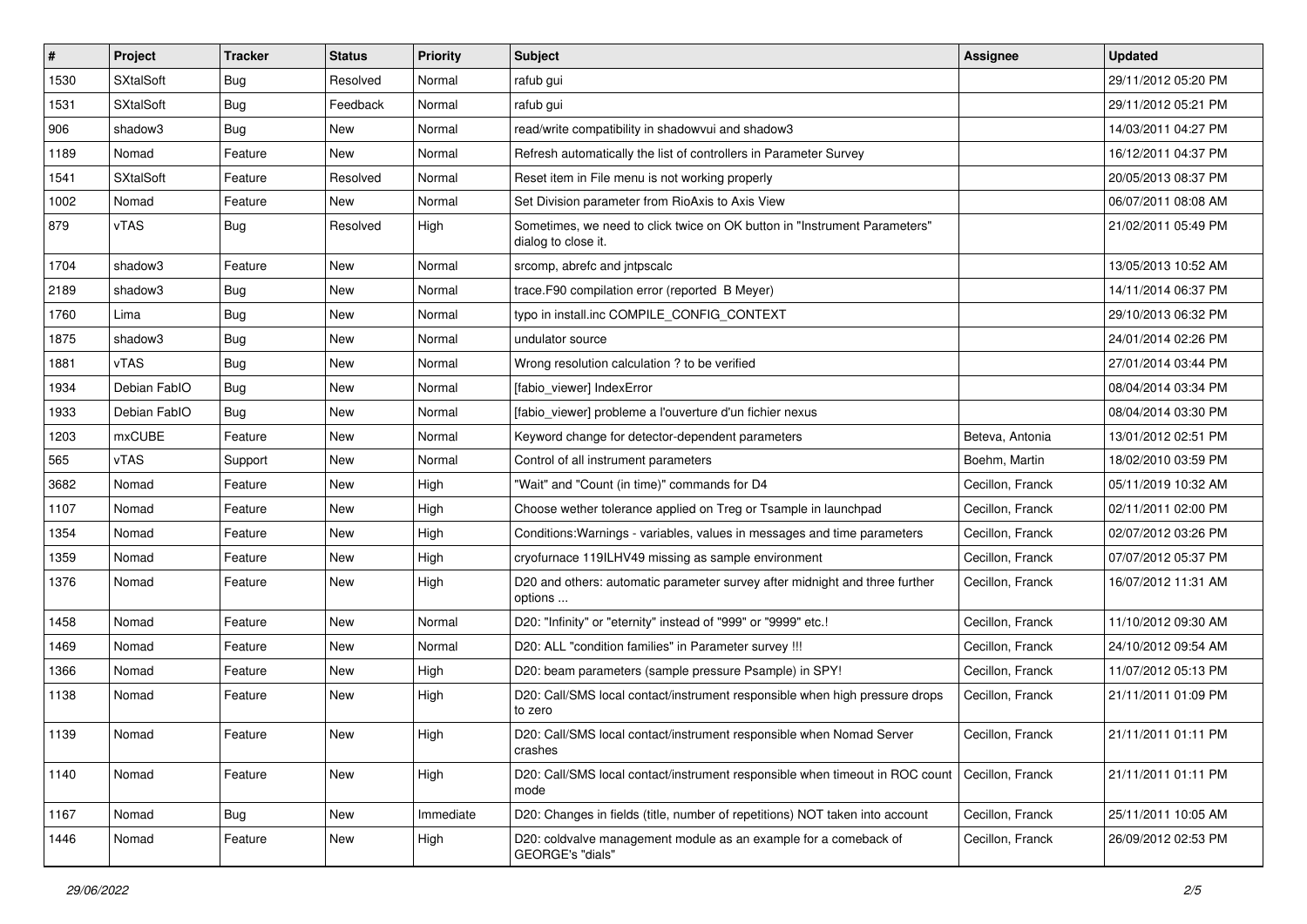| #    | Project          | <b>Tracker</b> | <b>Status</b> | <b>Priority</b> | <b>Subject</b>                                                                                     | Assignee          | <b>Updated</b>      |
|------|------------------|----------------|---------------|-----------------|----------------------------------------------------------------------------------------------------|-------------------|---------------------|
| 1445 | Nomad            | Feature        | New           | High            | D20: Conditions (If in launchpad AND watchdog/alert)                                               | Cecillon, Franck  | 26/09/2012 02:51 PM |
| 1357 | Nomad            | Bug            | New           | Normal          | D20: Conditions-Warnings scatter pop-up windows all over the desktop which<br>remain when inactive | Cecillon, Franck  | 26/09/2012 02:44 PM |
| 1110 | Nomad            | Feature        | New           | High            | D20: copy-paste of text into fields                                                                | Cecillon, Franck  | 02/11/2011 02:22 PM |
| 1108 | Nomad            | Feature        | New           | Normal          | D20: Define sample temperature range, when outside consider sample stick as<br>disconnected        | Cecillon, Franck  | 02/11/2011 02:07 PM |
| 1456 | Nomad            | Bug            | New           | High            | D20: Fast mode not working when activated directly after ramp mode --<br>SOLVED???                 | Cecillon, Franck  | 11/10/2012 09:18 AM |
| 1459 | Nomad            | Feature        | New           | High            | D20: Get rid of the "Pause" button for D20!                                                        | Cecillon, Franck  | 11/10/2012 09:33 AM |
| 1165 | Nomad            | Feature        | New           | Normal          | D20: have analogon to the mad command "MOV" in contrast to "POS"!                                  | Cecillon, Franck  | 24/11/2011 11:33 AM |
| 1185 | Nomad            | Bug            | New           | High            | D20: High pressure cell values only read when sending set-point                                    | Cecillon, Franck  | 09/12/2011 10:20 AM |
| 1118 | Nomad            | Feature        | New           | Normal          | D20: Monochromator setting - curvature                                                             | Cecillon, Franck  | 08/11/2011 09:41 AM |
| 1447 | Nomad            | Feature        | New           | Immediate       | D20: ramps on setpopint (good), regulation and sample (bad!)                                       | Cecillon, Franck  | 26/09/2012 02:55 PM |
| 1448 | Nomad            | Feature        | New           | Immediate       | D20: Refresh of Parameter survey plots                                                             | Cecillon, Franck  | 26/09/2012 02:57 PM |
| 1427 | Nomad            | Bug            | New           | Immediate       | D20: RocScan: Detector display does NOT refresh during acquisition                                 | Cecillon, Franck  | 31/08/2012 11:30 AM |
| 1468 | Nomad            | Bug            | New           | Normal          | D20: roirate and roisum do not work in conditions                                                  | Cecillon, Franck  | 24/10/2012 09:50 AM |
| 1184 | Nomad            | Bug            | New           | Normal          | D20: slitm_l/r do not always show the right encoder values                                         | Cecillon, Franck  | 09/12/2011 10:20 AM |
| 1443 | Nomad            | Bug            | New           | Urgent          | D20: still more options for cryostat temperature setting                                           | Cecillon, Franck  | 26/09/2012 02:46 PM |
| 1355 | Nomad            | Feature        | New           | High            | D20: Switch applying tolerance between regulation and sample in the<br>launchpad                   | Cecillon, Franck  | 12/07/2012 01:22 PM |
| 1457 | Nomad            | <b>Bug</b>     | New           | Normal          | D20: Time estimation in NoMad Spy wrong for RocCount (at least )                                   | Cecillon, Franck  | 11/10/2012 09:26 AM |
| 1444 | Nomad            | Bug            | New           | Immediate       | D20: Watchdog/Alert popups                                                                         | Cecillon, Franck  | 26/09/2012 02:47 PM |
| 1364 | Nomad            | Feature        | New           | High            | Furnace PID - more flexibility                                                                     | Cecillon, Franck  | 11/07/2012 10:12 AM |
| 1360 | Nomad            | Bug            | New           | Immediate       | Missing sample environments: D20 furnace (and D1B furnace and pool-CF<br>119ILHV49)                | Cecillon, Franck  | 09/07/2012 10:13 AM |
| 1105 | Nomad            | Bug            | New           | High            | Parameter survey viewer not refreshing                                                             | Cecillon, Franck  | 02/11/2011 01:35 PM |
| 1365 | Nomad            | <b>Bug</b>     | New           | High            | Spy window places itself in some inconvenient place on the desktop                                 | Cecillon, Franck  | 11/07/2012 10:21 AM |
| 1100 | Nomad            | Feature        | New           | Normal          | stop nosave                                                                                        | Cecillon, Franck  | 02/11/2011 01:06 PM |
| 1101 | Nomad            | Bug            | New           | High            | time estimation ROC counting                                                                       | Cecillon, Franck  | 02/11/2011 01:14 PM |
| 1544 | <b>SXtalSoft</b> | Feature        | New           | Normal          | Colours for unindexed peaks                                                                        | Cermak, Petr      | 20/05/2013 08:38 PM |
| 1698 | SXtalSoft        | <b>Bug</b>     | New           | Normal          | file location                                                                                      | Cermak, Petr      | 24/05/2013 11:08 AM |
| 1709 | <b>SXtalSoft</b> | Bug            | Resolved      | Normal          | Image transformation is not working                                                                | Cermak, Petr      | 24/05/2013 06:59 PM |
| 1540 | SXtalSoft        | Feature        | Assigned      | Normal          | Preferences: Contrast dialog: Min-Max, color                                                       | Cermak, Petr      | 24/01/2013 02:35 PM |
| 1542 | SXtalSoft        | Feature        | New           | Normal          | Saving the state of a session to recover it later                                                  | Cermak, Petr      | 04/12/2012 06:08 PM |
| 1732 | Lima             | Action         | New           | Normal          | Maxipix Plugin: Migrate python code to C++                                                         | Claustre, Laurent | 17/07/2013 07:03 PM |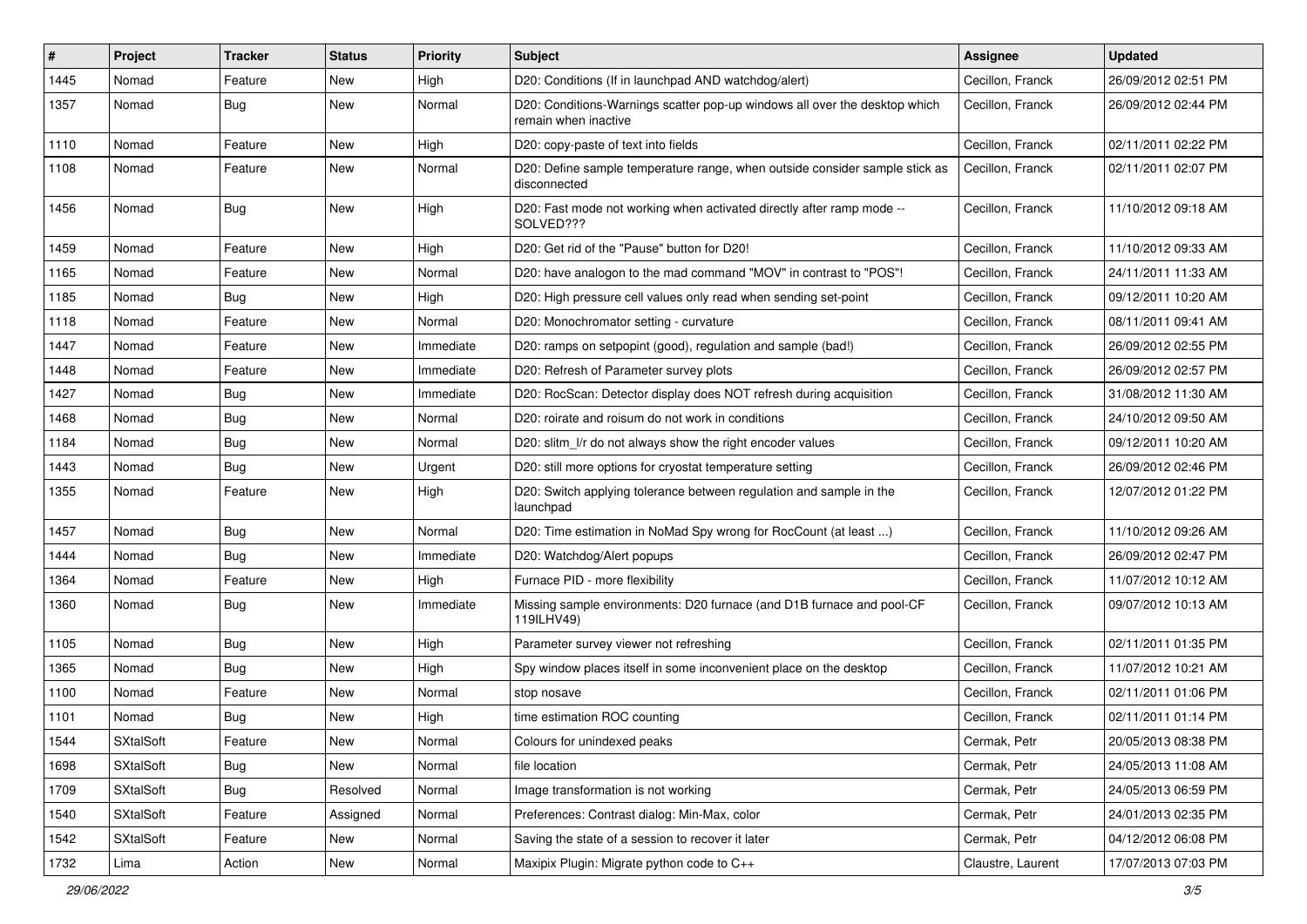| #    | Project                          | <b>Tracker</b> | <b>Status</b> | <b>Priority</b> | Subject                                                                                     | <b>Assignee</b>            | <b>Updated</b>      |
|------|----------------------------------|----------------|---------------|-----------------|---------------------------------------------------------------------------------------------|----------------------------|---------------------|
| 2250 | LAMP                             | Feature        | New           | High            | Cosmos: Add possibility to read and work with nexus files.                                  | Gonzalez, Miguel           | 27/02/2015 12:04 PM |
| 1923 | LAMP                             | Maintenance    | Feedback      | Normal          | D17 going to NeXus                                                                          | Gonzalez, Miguel           | 23/07/2015 02:07 PM |
| 2254 | LAMP                             | Feature        | New           | Normal          | Sim Cards: review to include a typical workflow for each instrument/technic.                | Johnson, Mark Robert       | 27/02/2015 03:05 PM |
| 1548 | Lima                             | <b>Bug</b>     | New           | Normal          | Xpad plugin: move task inside the plugin                                                    | Langlois, Florent          | 17/12/2012 02:56 PM |
| 1234 | Nomad                            | <b>Bug</b>     | New           | High            | Generic scan list not refreshed                                                             | legoc, yannick             | 20/02/2012 03:34 PM |
| 1180 | Nomad                            | Feature        | New           | Normal          | Save scan range configuration by (controller, property)                                     | legoc, yannick             | 30/11/2011 08:59 AM |
| 616  | <b>XOP Neutron</b><br>Scattering | Support        | New           | Normal          | Add help file to the repository                                                             | Lelièvre-Berna, Eddy       | 31/03/2010 11:59 AM |
| 1001 | Nomad                            | Feature        | Assigned      | Normal          | Generic sequencer                                                                           | Locatelli, Jerome          | 06/07/2011 07:58 AM |
| 1034 | Nomad                            | Feature        | Assigned      | Normal          | IN16 - IN13 - IN10 elastic scan temp data file                                              | Locatelli, Jerome          | 06/09/2011 09:10 AM |
| 1091 | Nomad                            | Bug            | New           | Normal          | Write mask in energy mode                                                                   | Locatelli, Jerome          | 28/10/2011 11:03 AM |
| 1269 | Lima                             | Feature        | <b>New</b>    | Normal          | ADSC: Change the functionning of the exposure time / Stop acquisition                       | NOUREDDINE, Arafat         | 19/07/2012 11:56 AM |
| 1435 | Nomad                            | <b>Bug</b>     | New           | Normal          | "More options" in NomadGUI is blocked                                                       | Ortiz, Helene              | 24/09/2012 03:59 PM |
| 1240 | Nomad                            | Feature        | Resolved      | Normal          | Add pause button in settings tab plugins when possible                                      | Ortiz, Helene              | 02/03/2012 09:24 AM |
| 1177 | Nomad                            | <b>Bug</b>     | Resolved      | Normal          | IN3: buttons (stop, pause, continu) always linked to the launch pad                         | Ortiz. Helene              | 02/07/2012 01:18 PM |
| 1198 | <b>mxCUBE</b>                    | Action         | New           | Normal          | Explicit abstract interfaces for Hardware Objects                                           | Oscarsson, Marcus          | 13/01/2012 11:32 AM |
| 2036 | nMOLDYN                          | <b>Bug</b>     | New           | High            | documentation generation                                                                    | Pellegrini, Eric           | 02/07/2014 10:33 AM |
| 1697 | Lima                             | Feature        | New           | Normal          | Add the possibility to get the list of available trigger modes by camera                    | Petitdemange,<br>Sebastien | 18/07/2013 01:51 PM |
| 1191 | Lima                             | Feature        | New           | Normal          | Having the possibility to get the last error message                                        | Petitdemange,<br>Sebastien | 08/03/2013 03:53 PM |
| 1510 | Lima                             | <b>Bug</b>     | New           | Normal          | simulator test suite left files on the filesystem                                           | Petitdemange,<br>Sebastien | 03/12/2012 09:33 AM |
| 860  | <b>vTAS</b>                      | Feature        | Resolved      | Normal          | AppleJavaExtensions, compile on Windows platform                                            | Raoul, Yannick             | 21/02/2011 11:28 AM |
| 558  | vTAS                             | Feature        | New           | Normal          | Data import - better error messages                                                         | Raoul, Yannick             | 12/02/2010 06:45 PM |
| 850  | <b>vTAS</b>                      | Feature        | Resolved      | Normal          | initial state [Jiri]                                                                        | Raoul, Yannick             | 27/11/2013 03:03 PM |
| 557  | vTAS                             | Feature        | New           | Low             | Panel Experiment - input validation through a button                                        | Raoul, Yannick             | 12/02/2010 06:43 PM |
| 556  | vTAS                             | Feature        | New           | Normal          | Panel Status <-- should quote "FlatCone" and the ref. channel                               | Raoul, Yannick             | 12/02/2010 06:42 PM |
| 546  | vTAS                             | <b>Bug</b>     | <b>New</b>    | High            | Polarised neutron data                                                                      | Raoul, Yannick             | 08/02/2010 02:44 PM |
| 564  | vTAS                             | Feature        | New           | Normal          | Re-organisation of instrument parameter panel, up-dating A2,A4 and A6 with<br>actual values | Raoul, Yannick             | 18/02/2010 03:57 PM |
| 554  | vTAS                             | Feature        | New           | Normal          | Sample list <- up/down arrows                                                               | Raoul, Yannick             | 12/02/2010 06:39 PM |
| 878  | vTAS                             | <b>Bug</b>     | Resolved      | Urgent          | up and down arrow in instrument list                                                        | Raoul, Yannick             | 21/02/2011 05:47 PM |
| 529  | vTAS                             | Feature        | New           | Low             | User defined data file format                                                               | Raoul, Yannick             | 29/01/2010 05:29 PM |
| 562  | vTAS                             | Feature        | New           | High            | Validation button for parameters in right upper window                                      | Raoul, Yannick             | 18/02/2010 03:48 PM |